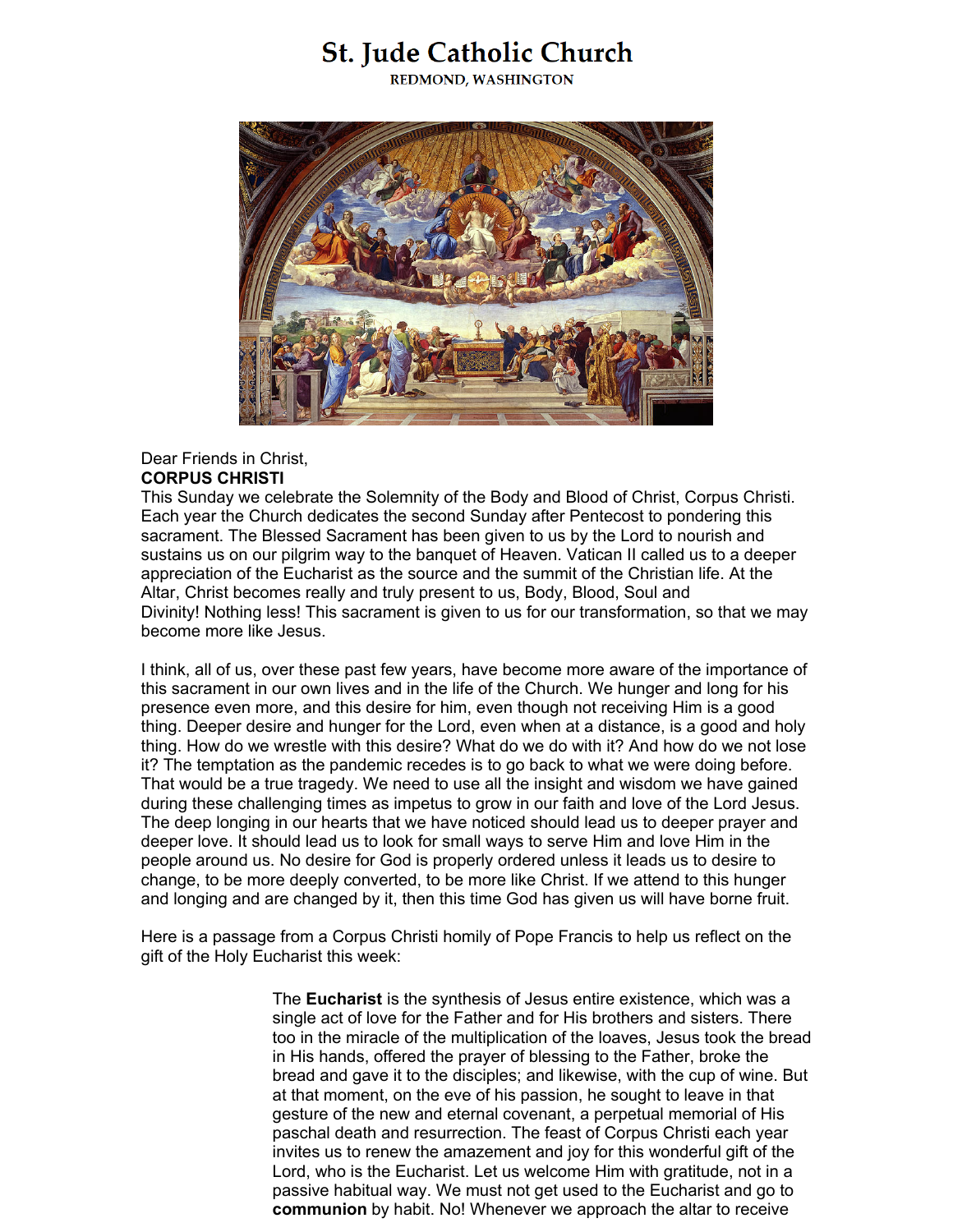the Eucharist, we must truly renew our "amen" to the body of Christ. When the priest says "the body of Christ", we say "amen": but it's an "amen" from the heart, convinced. It is Jesus who comes to me, it is Jesus who saves me, it is Jesus who comes to give me the strength to live. It is Jesus, Jesus alive. But we must not get used to it: let it be for us like our fist holy communion every time we receive.

POPE FRANCIS

### **PRIEST DAYS**

Next week, for the first time in 3 years, the priests of the Archdiocese will gather for our annual meeting. It will be good to be able to gather, pray and reflect. Fr. Sherrard and I will be away until Friday. Please pray for us that our gathering will be fruitful, help us to grow together, and be more effective ministers of the Gospel. Please know that you will be in my prayers.

Blessings on your week! Fr. Johnson

**See our [Bulletin](https://www.stjude-redmond.org/documents/june-19-2022) here.**

# PLEASE NOTE OUR DAILY MASS SCHEDULE FOR THE WEEK OF JUNE 20-24

Monday, June 20 **- NO DAILY MASS** Tuesday, June 21 **- NO DAILY MASS** Wednesday, June 22 **- NO DAILY MASS** Thursday, June 23 **- NO DAILY MASS** Friday, June 24 - 9 AM DAILY MASS followed by Benediction & Adoration 2 PM Funeral 4 PM Funeral

*Please pray for Fr. Johnson and Fr. Patrick while they are at Priest Days!*

**Please pray for these three men as they prepare for their ordination!**





## BIBLE STUDY WITH FR. PATRICK COMING SOON VIA ZOOM!

Mark your calendars for Fr. Patrick's newest study on the Letter of St. Paul to the Galatians.

Thursday evenings at 7 pm beginning June 30 through July 14

Please register to receive ZOOM Link.

**Register for [GALATIANS](https://www.osvhub.com/st-jude-catholic-church-1/forms/galatians) here.**

and through our anointing as priests, we are called to reflect and embody<br>this love in our life and ministry." ARCHBISHOP ETIENN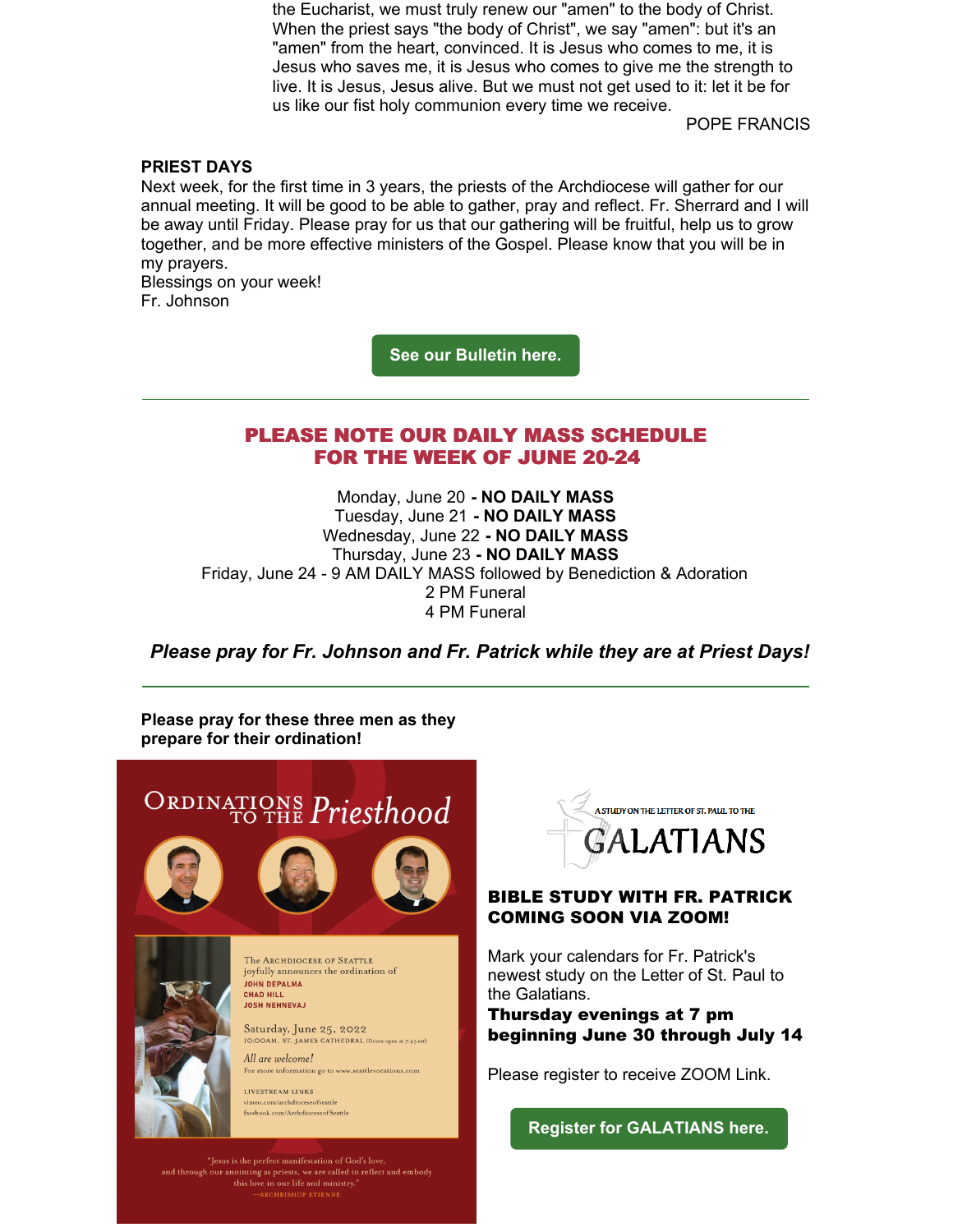Eternal rest grant unto them, O Lord, and let perpetual light shine upon them. May they rest in peace. Amen



PLEASE PRAY FOR RECENTLY DECEASED LOVED ONES **Paul Weiss**

*Brother of Joanne Farmer*

\*\*The funeral Mass for longtime parishioner, Irene Le Clair will be held on Saturday, June 18 at 10:30 AM followed by a reception in Lovett Hall. All are welcome.

**Irene LeClair** *Wife of Joe and longtime parishioner\*\**

> *Loretta Thruelson Parishioner*

### **PETER'S PENCE COLLECTION NEXT WEEK -**

Next week's second collection to Peter's Pence will support the activities of the Roman Curia that assist the pope in the exercise of his ministry but also solidarity projects that help those most in need. Please support the Holy Father in your generous prayer and financial support.





VACATION BIBLE SCHOOL! July 11 to 15th, 2022 from 9:30am to noon For ages 4 to 12 years Cost: \$50/person *[CLICK](https://www.osvhub.com/st-jude-catholic-church-1/forms/vbs2022) HERE* **to register.**



# FUNERAL MINISTRY ASSISTANCE NEEDED



Since we can once again have funeral receptions after Funerals at St. Jude, we are looking for people who can prepare a salad or dessert or would be able to help at the reception. The funerals are usually scheduled for mornings around 11 o'clock. We usually gather to prepare the receptions at 10:30 AM and usually finish at around 2 PM. We like to have two crews: a set up (10:30AM - 12:30PM) and a clean up crew (12:30 to 2:00 PM). This ministry an important ministry for the family of the deceased, and it eliminates one thing during their time of grief. We are happy to help in this way for our family of St. Jude. If you are feeling called to help in any way, please contact Ann Case at **[thecaseplace@comcast.net](mailto:thecaseplace@comcast.net)** or by phone at 425-868-0344.

# JOB OPENINGS AT ST. JUDE CHURCH

**Pastoral Assistant Administration** St. Jude is seeking an enthusiastic,

#### 11 a.m. Choir Director-11 am Choir Director at St. Jude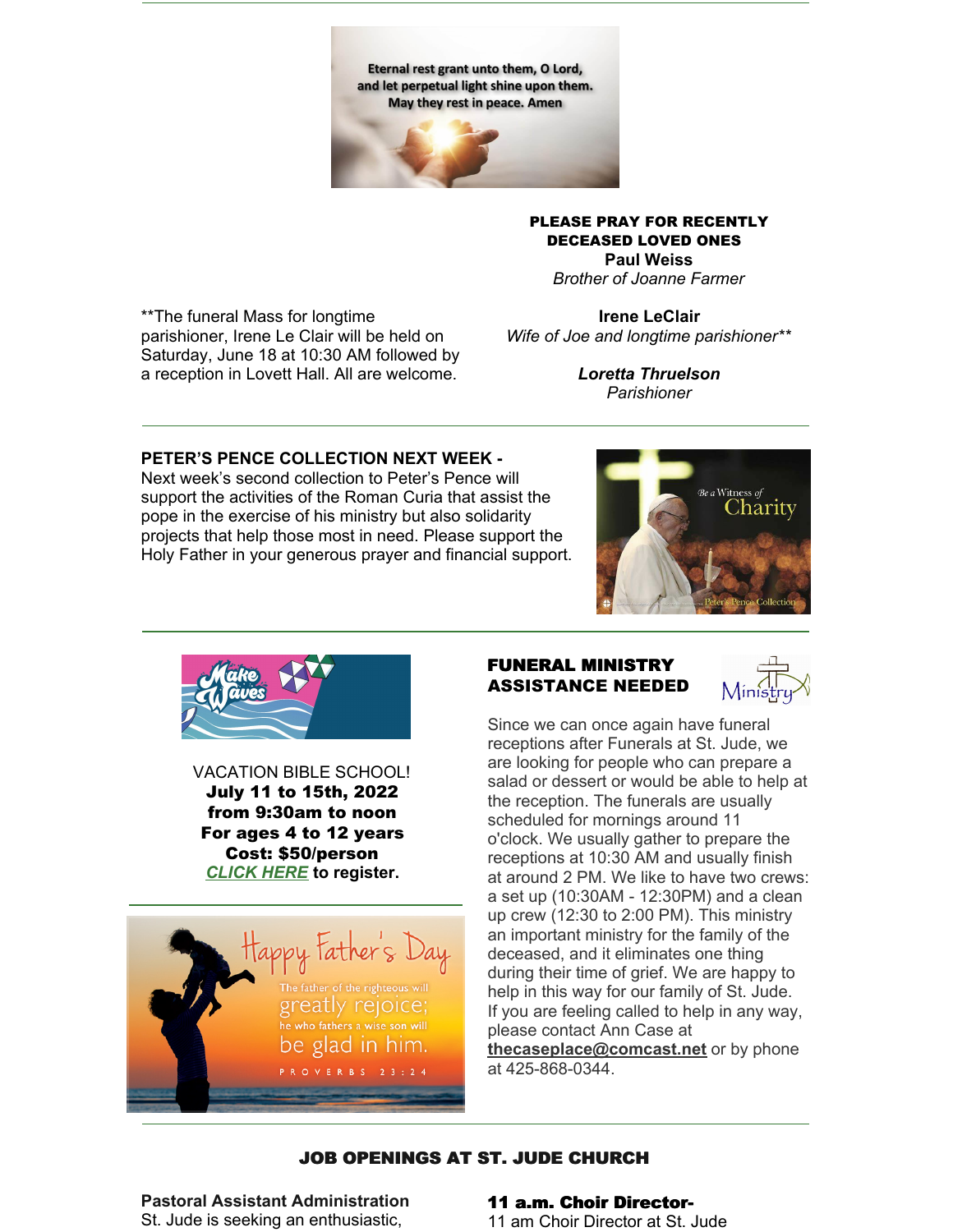experienced and faithful Catholic to serve as Pastoral Assistant for Administration (PAA). This varied position oversees and directs administrative functions for the parish including financial operations, human resources, and information technology. The PAA directs stewardship and fundraising campaigns, prepares capital and operating budgets, and serves as staff to the Parish Finance Committee, processes bookkeeping transactions, manages and approves payroll and supervises admin staff and works closely with the pastor to successfully manage the administrative and financial operations of the parish. This full-time exempt position offers competitive salary and excellent benefits. The successful candidate will be an active and practicing Catholic, have at least 3 years successful experience in management & accounting, a Bachelor's in Business or equivalent in a related field. Other desired skills:

- Familiarity with Quickbooks Online
- Working knowledge of MS Office products
- Ability to multi-task
- Excellent communication skills For questions, contact Krista Schafer at

**[kristas@stjude-redmond.org](mailto:kristas@stjude-redmond.org)**.

**Apply for Pastoral Assistant [Administration](https://www.paycomonline.net/v4/ats/web.php/jobs/ViewJobDetails?job=77730&clientkey=BB7A931544EE535844C24FB8F8C1578D) position here.**

(approximately 6 a week) – St. Jude Catholic Church in Redmond, WA is seeking a part-time Choir Director for the 11 a.m. Choir. The Choir Director is responsible for coordinating liturgical music for the Sunday 11 a.m. Mass as well as directing this choir. This includes recruitment of singers and musicians, planning and providing music for weekend Masses, Holy Days and other liturgies throughout the year. The applicant must be familiar with the Roman Catholic order of the Mass. This opportunity might be for you if:

- You have experience conducting and singing.
- You have training or experience with various choral techniques.
- You are an active, practicing Catholic in good standing with the Church.

Starting salary depends on qualifications and experience.

To view the job description and apply (**[click](https://www.paycomonline.net/v4/ats/web.php/jobs/ViewJobDetails?job=71220&clientkey=BB7A931544EE535844C24FB8F8C1578D) here**).

For questions, please contact Krista Schafer at **[kristas@stjude-redmond.org](mailto:kristas@stjude-redmond.org)**

### **Apply for 11 AM Choir [Director](https://www.paycomonline.net/v4/ats/web.php/jobs/ViewJobDetails?job=71220&clientkey=BB7A931544EE535844C24FB8F8C1578D) here**

### WEEKLY SCHEDULE

June 20 - June 26, 2022

Monday, June 20 -

### NO DAILY MASS

10 AM Women's Prayer Group (Lovett)

#### Tuesday, June 21 NO DAILY MASS

9:30 AM Scripture Study (Lovett)

### Wednesday, June 22 NO DAILY MASS

Thursday, June 23 NO DAILY MASS 12:15 PM Steps to Freedom (Lovett) 1 PM Rosary Cenacle (Church)

Friday, June 24- Sacred Heart of Jesus AM Men's Group (Lovett) AM Daily Mass Followed by Benediction and Adoration PM Funeral (Thuerlson) PM Funeral

# THE SACRED HEART OF JESUS

The Church can be said to have been born from the pierced side of Christ, so



his Sacred Heart should have great meaning for us. In contemplating the pierced Heart of our Savior, we can reflect his incredible love each one of us, as well as His mercy, and compassion for us. May we be motivated by the Sacred Heart of Jesus to open our hearts to him so that we are filled with love for our brothers and sisters. In this way, we learn to live Jesus' commandment: Love one another as I have loved you.

The devotion to passion of Christ and his sacred wounds can be traced back to the 12<sup>th</sup> and 13<sup>th</sup> centuries, but it was to St. Margaret Mary Alacoque through a series of apparitions in the late 16<sup>th</sup> Century while praying before the Blessed Sacrament that Jesus revealed his Sacred Heart .

### PRAYER TO THE SACRED HEART OF JESUS

O most holy heart of Jesus, fountain of